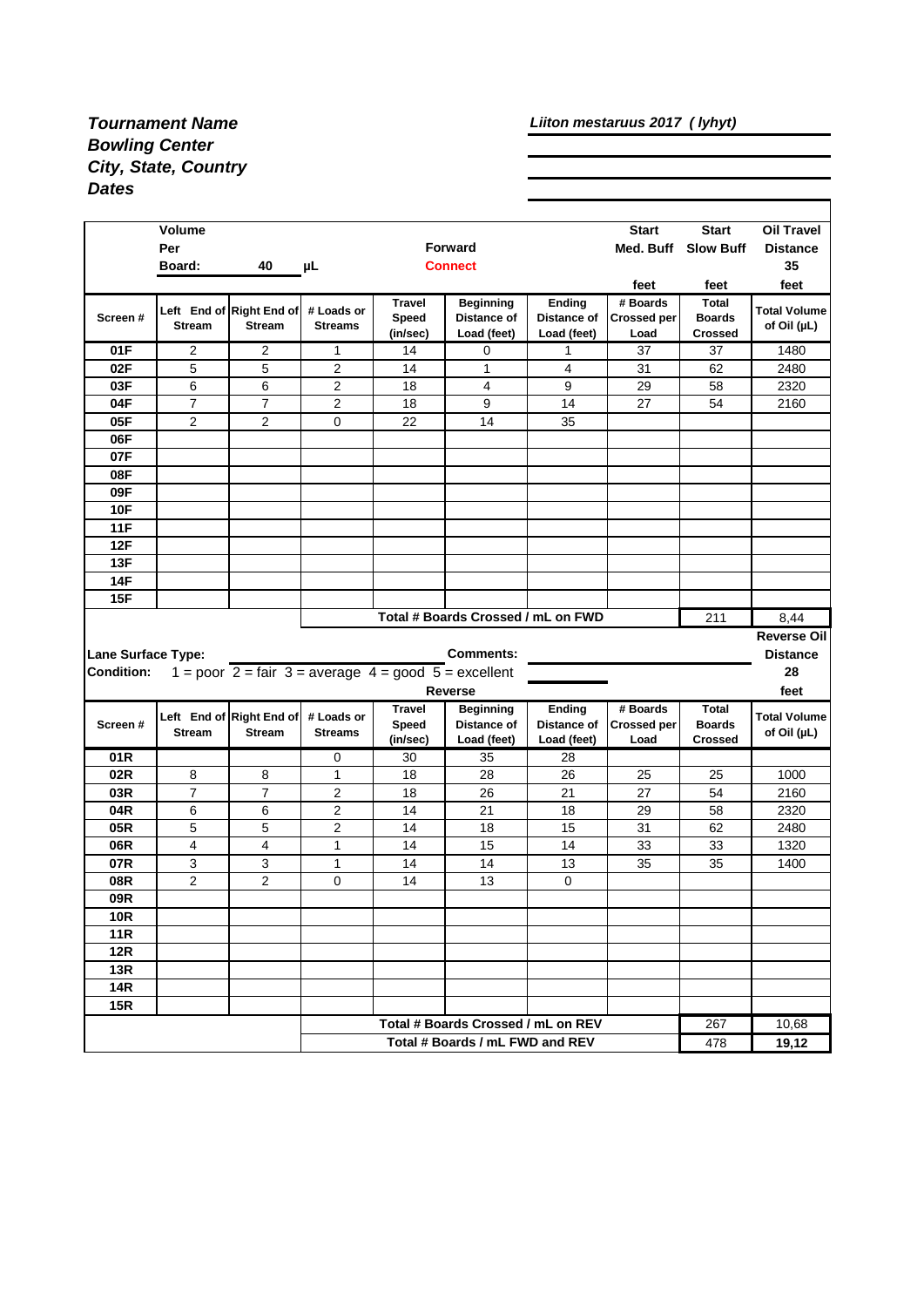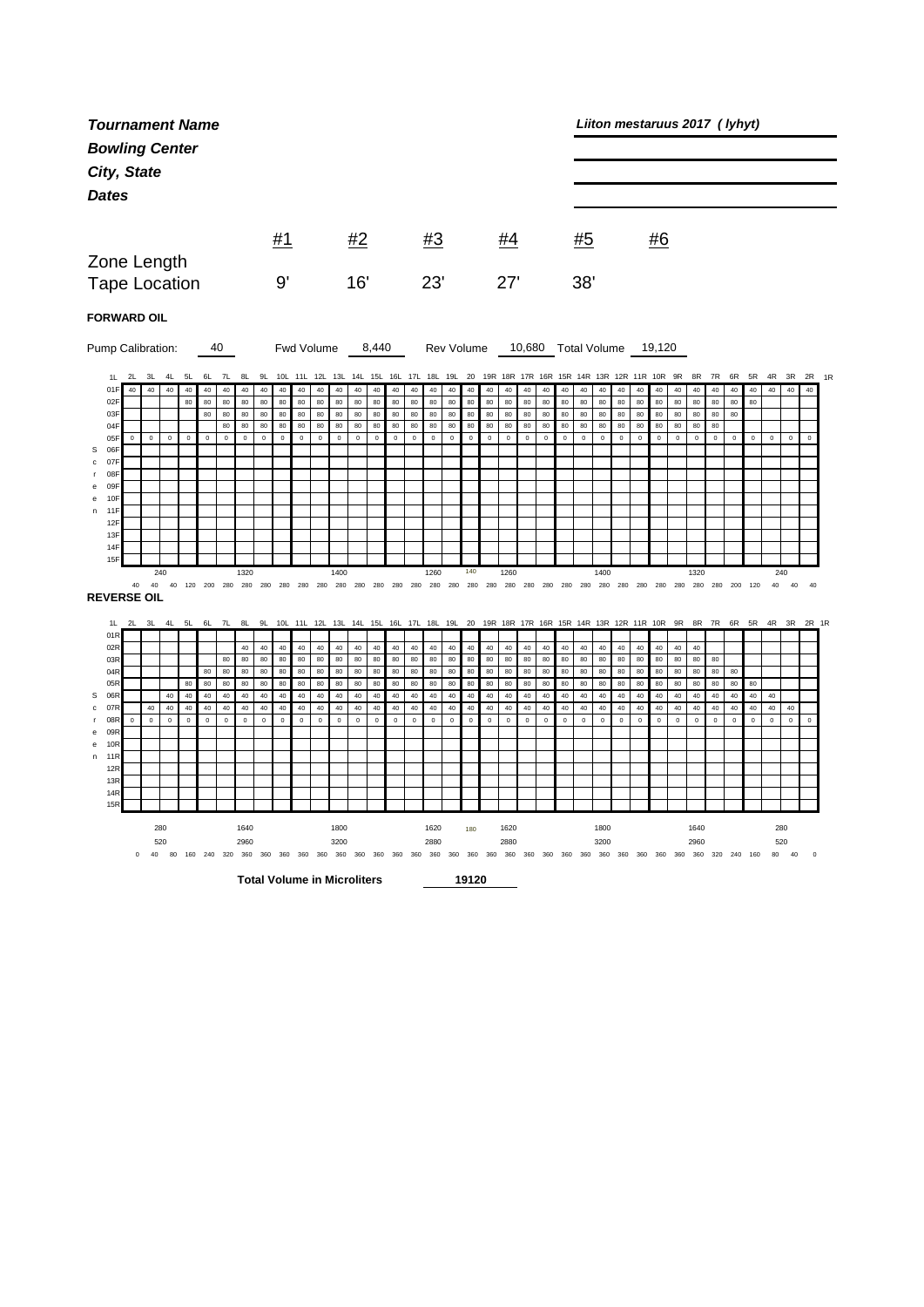| <b>Microliters</b> | Avg. 2-5L |       |        |        |        | Avg. 6-10L   Avg. 11-15L   Avg. 16-20L   Avg. 20-16R   Avg. 15-11R   Avg. 10-6R |       | Avg. 5-2R |
|--------------------|-----------|-------|--------|--------|--------|---------------------------------------------------------------------------------|-------|-----------|
|                    | 130       | 592   | 640    | 640    | 640    | 640                                                                             | 592   | 130       |
| <b>Ratio</b>       | 20:2L     | 20:5L | 20:10L | 20:15L | 20:15R | 20:10R                                                                          | 20:5R | 20:2R     |
|                    | 16,00     | 2,29  | 1,00   | 1,00   | 1,00   | 1,00                                                                            | 2,29  | 16,00     |

## **Liiton mestaruus 2017 ( lyhyt) Composite Pattern**